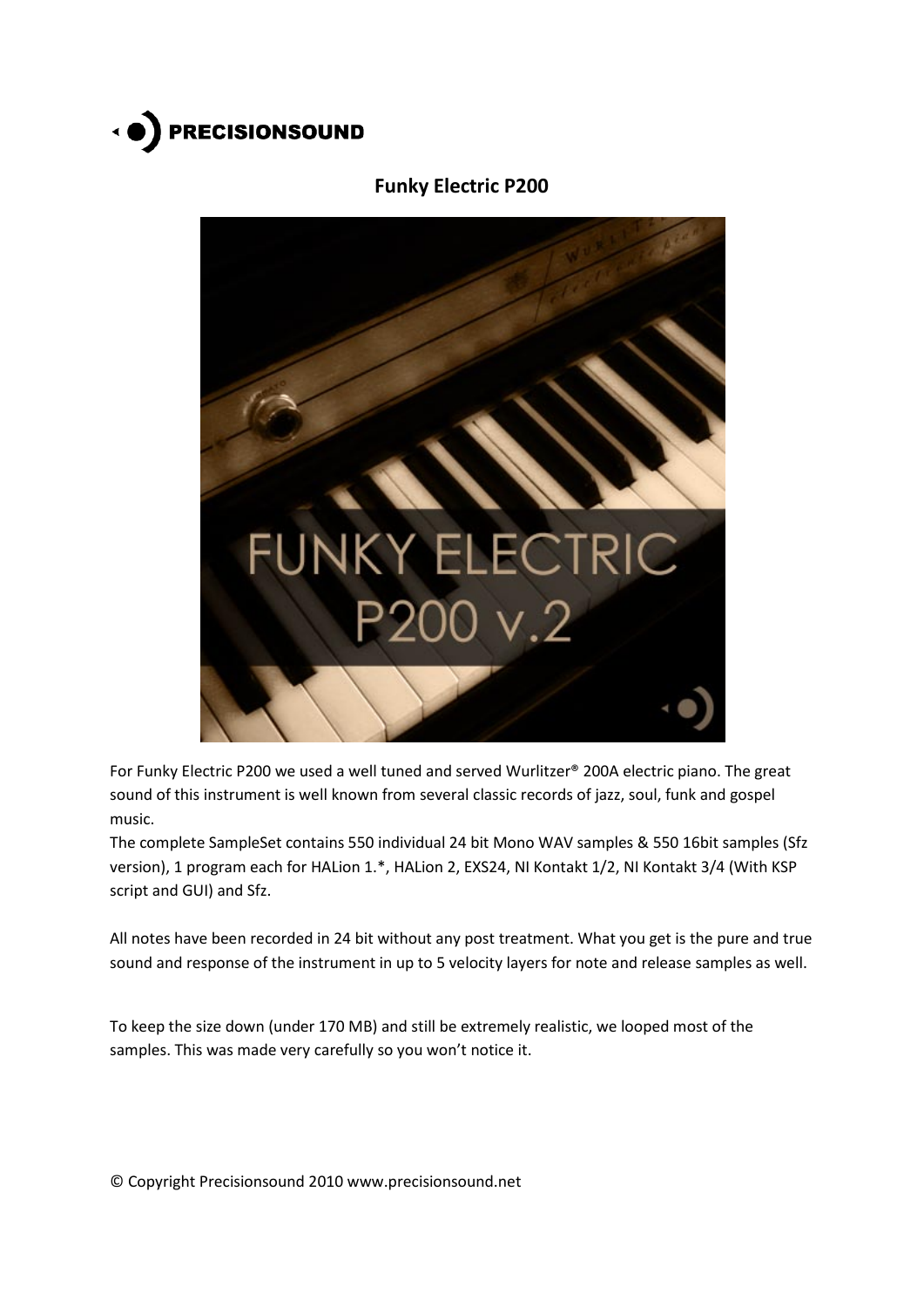**Funky Electric P200 V2 for NI Kontakt 3 & 4**

*The files in NI* **Kontakt 3 and 4 format require the full version of NI Kontakt 3 or 4 and do not work fully with the free K***ontakt player!*



This update of the Funky Electric P200 is compatible with the full version of NI Kontakt 3 and 4.

## **Cabinet EQ:**

Leslie speaker simulation (without rotator). Control knobs for the bass and treble response of the modeled cabinet. On/Off switch.

## **Phaser:**

Phaser FX with speed control knob. On/Off switch.

## **Reverb:**

Reverb FX with 3 presets "Small", "Medium" and "Large" and volume control knob.

#### **CC1 modulation:**

Tremolo FX Mono/Stereo button switch. Host tempo based modulation speed,  $16^{th}$ ,  $8^{th}$  and 1 bar. Modulation is controlled by modulation wheel (CC1) CC1 override button activates the modulation FX 100%, useful if you want the modulation FX on and don't have a traditional modulation wheel on your keyboard (Roland users etc.)

#### **Release samples:**

Controls the volume of the release samples.

KSP Scripting by Iain Morland [http://sound.iainmorland.net](http://sound.iainmorland.net/) GUI Graphics by Lars Westin

© Copyright Precisionsound 2010 www.precisionsound.net